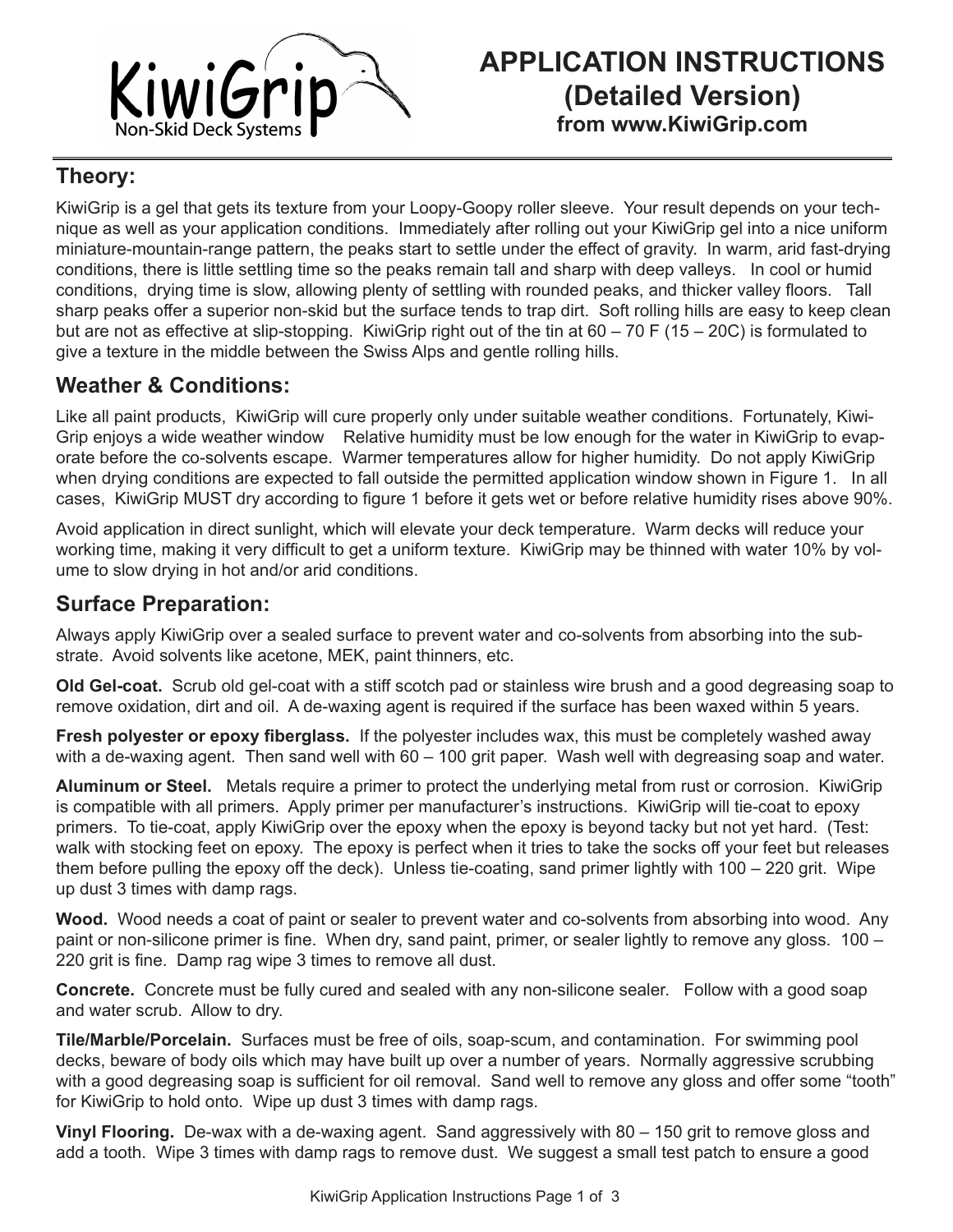bond. Remember to wait a few days before testing bond strength as water-based acrylics typically need a week or so to achieve full bond strength.

**Replacing Carpet.** Remove old carpet. With a belt sander or orbital sander, remove as much of the carpet adhesive as comes easily. Don't worry about adhesive remaining in the grain or small shards of adhesive that are difficult to remove. If bare wood is exposed, seal as described in "wood" section of these instructions. Kiwigrip will get a good bond to remaining adhesive and the shards will be lost in the KG texture.

## **Masking**

If you are refinishing glossy surfaces, complete this work prior to applying KiwiGrip. Don't worry about overspray that extends onto your nonskid areas. Interlux, Awlgrip, Sterling, Alexseal, Petit, Imron, and other linear polyurethanes require 3 days cure time prior to applying masking tape. Attention to masking will be well-rewarded with a professional result.

Masked corner radii can be quickly created using either of two methods:

First, 3M stretchy fine-line tape (1/4 inch width works well) is great for following a pencil radius scribed on the deck.

Second, corners can be taped square and later trimmed with a light touch on an Exacto-knife following the circumference of a cup or can as a guide. Do not cut into the top-coat. Apply just enough blade pressure to score the tape for easy and controlled tearing.

After masking, sand the fresh topcoat with 60 to 180 grit. Take care to sand right up to the masking tape. Consider using a fine grit paper near the edges to avoid damaging the tape. Damaged tape can be easily repaired simply by applying another layer of tape directly over the damage. Follow sanding with several damprag wipes to remove all dust.

## **Stirring/Shaking**

For best results, shake a full can of KiwiGrip on a commercial shaker. Alternatively, KiwiGrip can be stirred by hand with a broad paddle to ensure product has not settled after manufacture. (NOTE: small granules of cured product suspended in the gel are a normal artifact of production. They will be lost in the texture)

Stirring rapidly or shaking a partial can will introduce small air bubbles which will become micro-craters in your finished surface. These small craters do no harm, but make the surface a bit harder to keep clean.

# **Application:**

Your technique will improve you go, so to ensure an excellent outcome, practice first on cardboard or plywood before moving on to your deck.

Choose a small section on your deck for the first application of KiwiGrip. Proceed with small sections first, moving on to larger sections of your deck as you build experience and confidence. If you aren't happy with a result, simply wipe up KiwiGrip with a damp rag and try again.

Work small areas at a time, starting with only a square foot. Using a large brush or notched trowel, apply a thick coating to the selected area. Apply at a rate of about one liter (quart) per 2 square meters (20 square feet.)

Some customers prefer application with a serrated (notched) trowel commonly used for applying adhesive for tile setting. 3mm (1/8th inch teeth yield a thin, fine finish, much like sand filled topcoats) while ¼ inch teeth yield a thick coating with taller peaks and deeper valleys. A thin coat will give you a more refined look that is easier to keep clean but offers a shorter wear-life and won't bridge hairline cracks well. A thicker coat will give you a more aggressive non-skid with long wear life and great crack-bridging but will be harder to clean.

Practice on cardboard, plywood, or right on your deck to choose a texture that is right for you. Keep in mind that not all surfaces demand the same texture. Cockpit seats, for example may prefer a finer texture than the cockpit floor.

With your loopy-goopy roller, evenly distribute the spread KiwiGrip over your small area. Once this is achieved, lightly roll back and forth over the surface in any direction (or multiple directions) to even out the texture. Finish